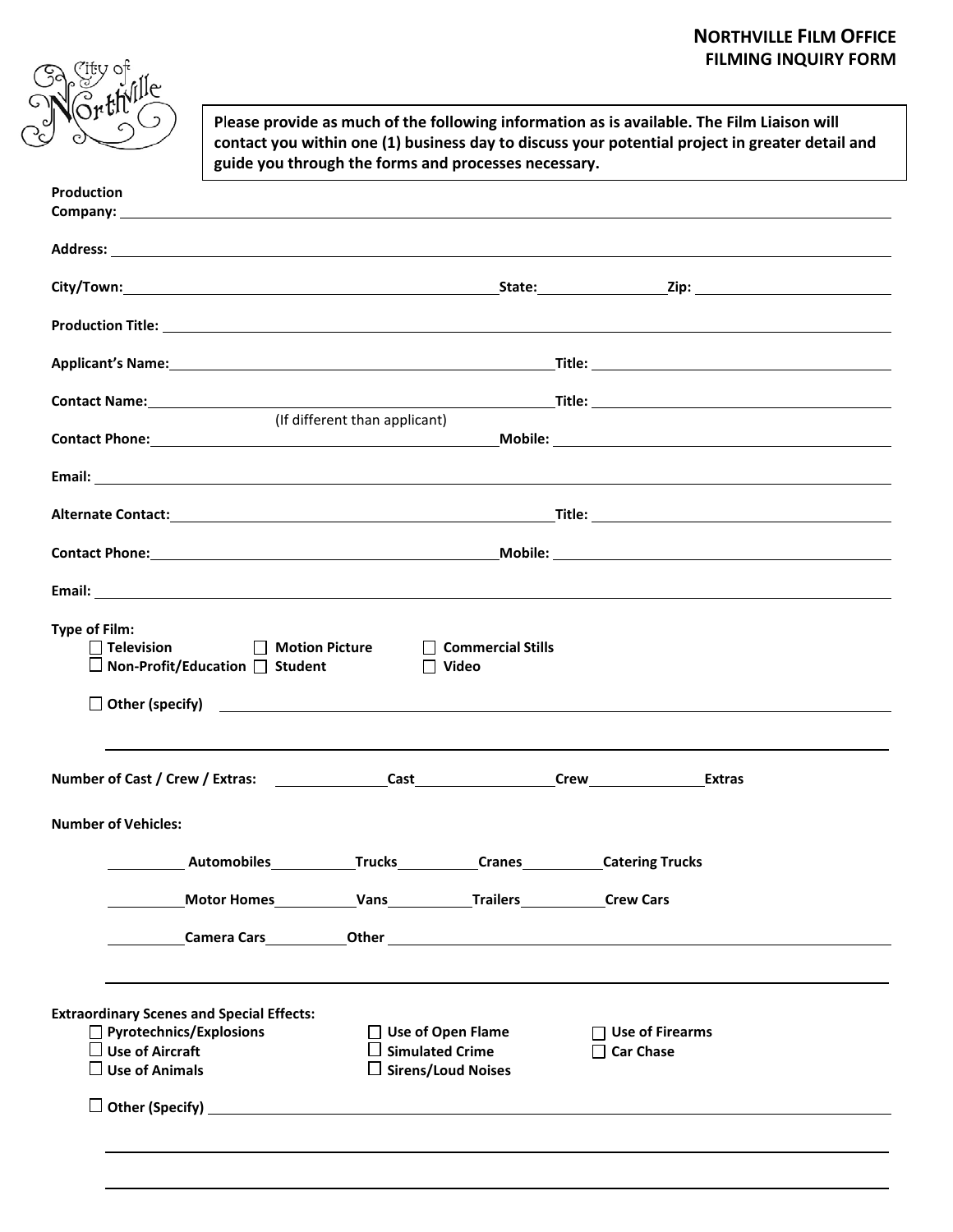## **NORTHVILLE FILM OFFICE FILMING INQUIRY FORM**

| <b>Filming Location (1):</b>                                                                                                                                                                                                         |                           |  |  |  |
|--------------------------------------------------------------------------------------------------------------------------------------------------------------------------------------------------------------------------------------|---------------------------|--|--|--|
| <b>Location: Example 2021</b>                                                                                                                                                                                                        |                           |  |  |  |
|                                                                                                                                                                                                                                      |                           |  |  |  |
|                                                                                                                                                                                                                                      |                           |  |  |  |
|                                                                                                                                                                                                                                      |                           |  |  |  |
| <b>Special Assistance Requested for above Location:</b><br>□ Street Closure<br>□ Traffic Control                                                                                                                                     | $\Box$ Emergency Services |  |  |  |
| $\Box$ Security Issues (Specify) $\Box$                                                                                                                                                                                              |                           |  |  |  |
|                                                                                                                                                                                                                                      |                           |  |  |  |
|                                                                                                                                                                                                                                      |                           |  |  |  |
| $\Box$ Other (Specify) $\Box$                                                                                                                                                                                                        |                           |  |  |  |
|                                                                                                                                                                                                                                      |                           |  |  |  |
|                                                                                                                                                                                                                                      |                           |  |  |  |
| <b>Filming Location (2):</b>                                                                                                                                                                                                         |                           |  |  |  |
|                                                                                                                                                                                                                                      |                           |  |  |  |
|                                                                                                                                                                                                                                      |                           |  |  |  |
| Date(s): <u>the contract of the contract of the contract of the contract of the contract of the contract of the contract of the contract of the contract of the contract of the contract of the contract of the contract of the </u> |                           |  |  |  |
| Time(s):                                                                                                                                                                                                                             |                           |  |  |  |
| <b>Special Assistance Requested for above Location:</b>                                                                                                                                                                              |                           |  |  |  |
| □ Street Closure<br>$\Box$ Traffic Control                                                                                                                                                                                           | □ Emergency Services      |  |  |  |
|                                                                                                                                                                                                                                      |                           |  |  |  |
|                                                                                                                                                                                                                                      |                           |  |  |  |
|                                                                                                                                                                                                                                      |                           |  |  |  |
| $\Box$ Other (Specify) $\Box$                                                                                                                                                                                                        |                           |  |  |  |
|                                                                                                                                                                                                                                      |                           |  |  |  |
|                                                                                                                                                                                                                                      |                           |  |  |  |